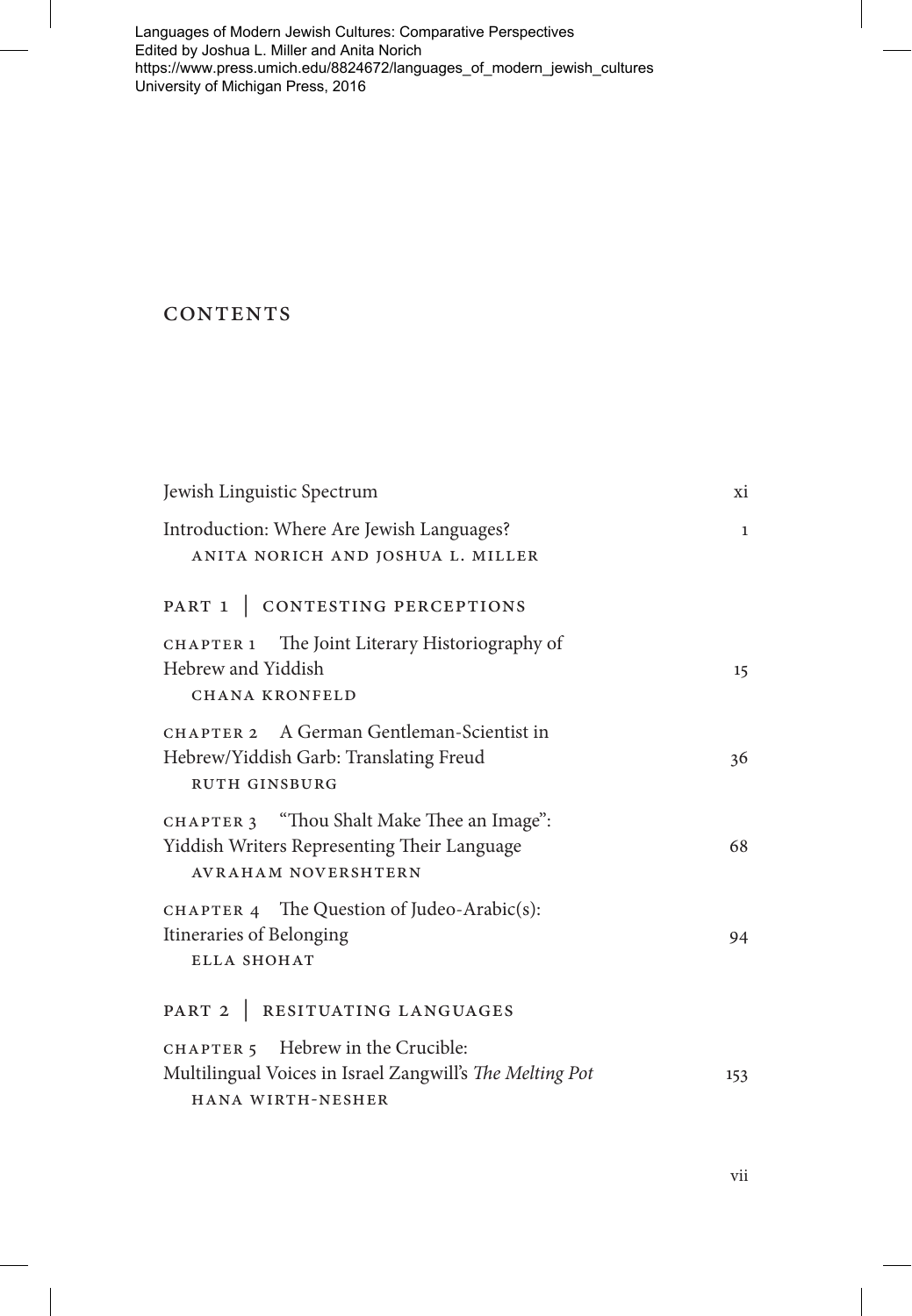| Languages of Modern Jewish Cultures: Comparative Perspectives<br>Edited by Joshua L. Miller and Anita Norich<br>https://www.press.umich.edu/8824672/languages_of_modern_jewish_cultures |     |
|-----------------------------------------------------------------------------------------------------------------------------------------------------------------------------------------|-----|
| University of Michigan Press, 2016                                                                                                                                                      |     |
| viii<br>CONTENTS                                                                                                                                                                        |     |
| The "Spanish Jewish Project":<br>CHAPTER 6<br>Reciprocity in an Age of Westernization<br><b>AVIVA BEN-UR</b>                                                                            | 174 |
| CHAPTER 7 Saving Yiddish, Saving American Jewry:<br>Max Weinreich in 1940s New York City<br><b>KALMAN WEISER</b>                                                                        | 204 |
| PART 3   MULTI-LANGUAGES                                                                                                                                                                |     |
| "With the changing of horizons comes the<br><b>CHAPTER 8</b><br>broadening of the horizon": Multilingual Narrative<br>Modes in M. Y. Berdichevsky's Miriam<br>NAAMA ROKEM               | 227 |
| CHAPTER 9 A gast af a vayl zeyt af a mayl:<br>Distance, Displacement, and Dislocation in Dovid Bergelson's<br>Mides ha-din and Alfred Döblin's Reise in Polen<br>MARC CAPLAN            | 252 |
| CHAPTER 10 The Politics of the Hebrew Hassidic<br>Tale in the Russian Empire<br><b>HANNAN HEVER</b>                                                                                     | 275 |
| PART 4   ACROSS TIME                                                                                                                                                                    |     |
| CHAPTER 11 Il-'arabi dyālna (Our Arabic):<br>The History and Politics of Judeo-Arabic<br><b>BENJAMIN HARY</b>                                                                           | 297 |
| CHAPTER 12 Twenty-First-Century Talk about Judezmo<br>on the Ladinokomunita Website<br>DAVID M. BUNIS                                                                                   | 321 |
| CHAPTER 13 "¿Qué pasa, Moishe?":<br>Language and Identity in Jewish Latin America<br><b>ILAN STAVANS</b>                                                                                | 361 |

 $\overline{\phantom{a}}$ 

 $\overline{\phantom{a}}$